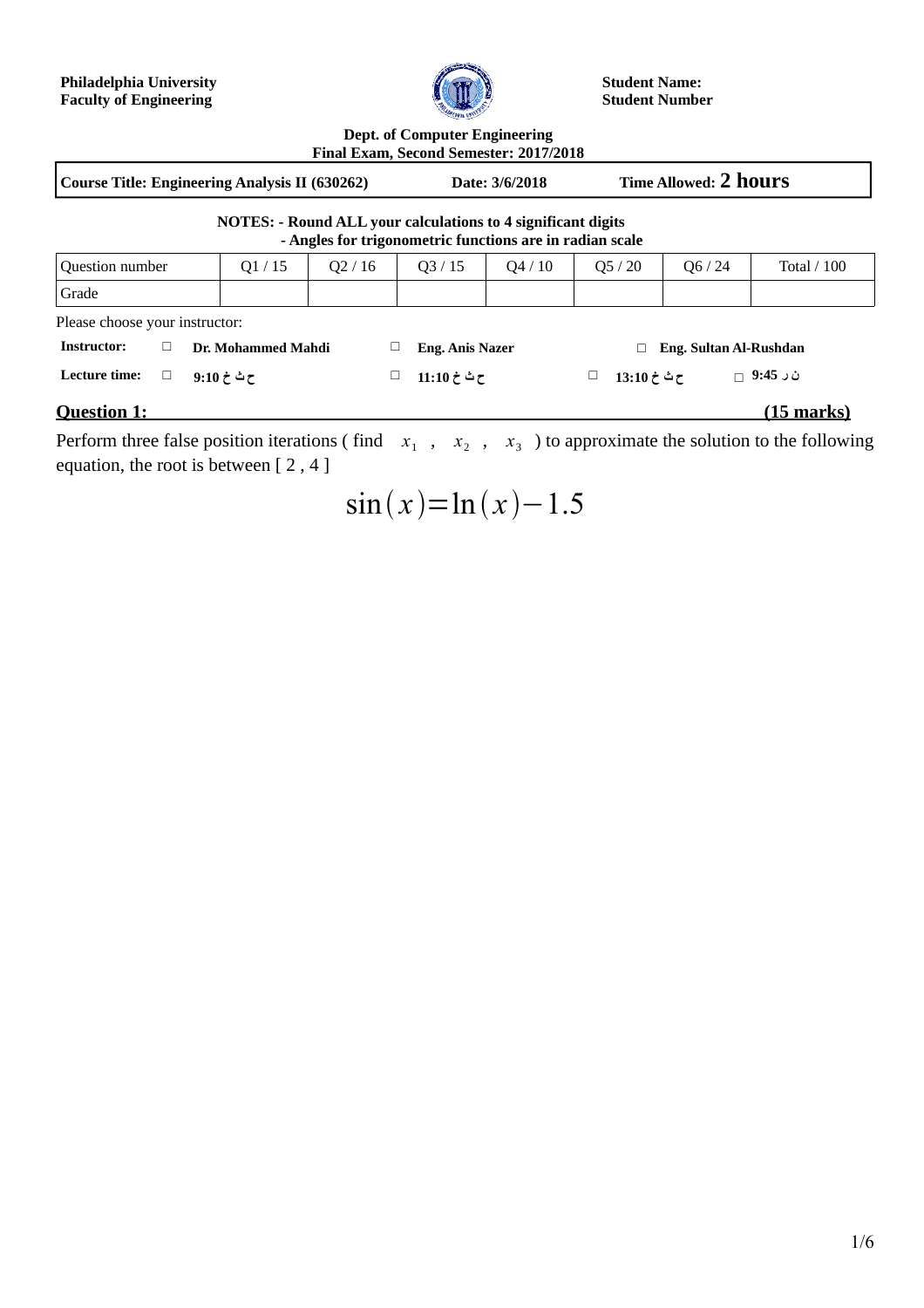You are required to use Gauss-Seidel iterations to solve the following system of linear equations:

$$
\begin{bmatrix} 3.1 & -4.9 & 1.1 \ 2.5 & -1.3 & 4.9 \ -5.7 & 1.2 & -2.0 \ \end{bmatrix} \begin{bmatrix} x \ y \ z \end{bmatrix} = \begin{bmatrix} 12 \ 3 \ 3 \end{bmatrix}
$$

a) Rearrange the system to make sure that the iterations will converge

b) Start with  $x=0$ ,  $y=0$ ,  $z=0$  and perform 2 Gauss-Seidel iterations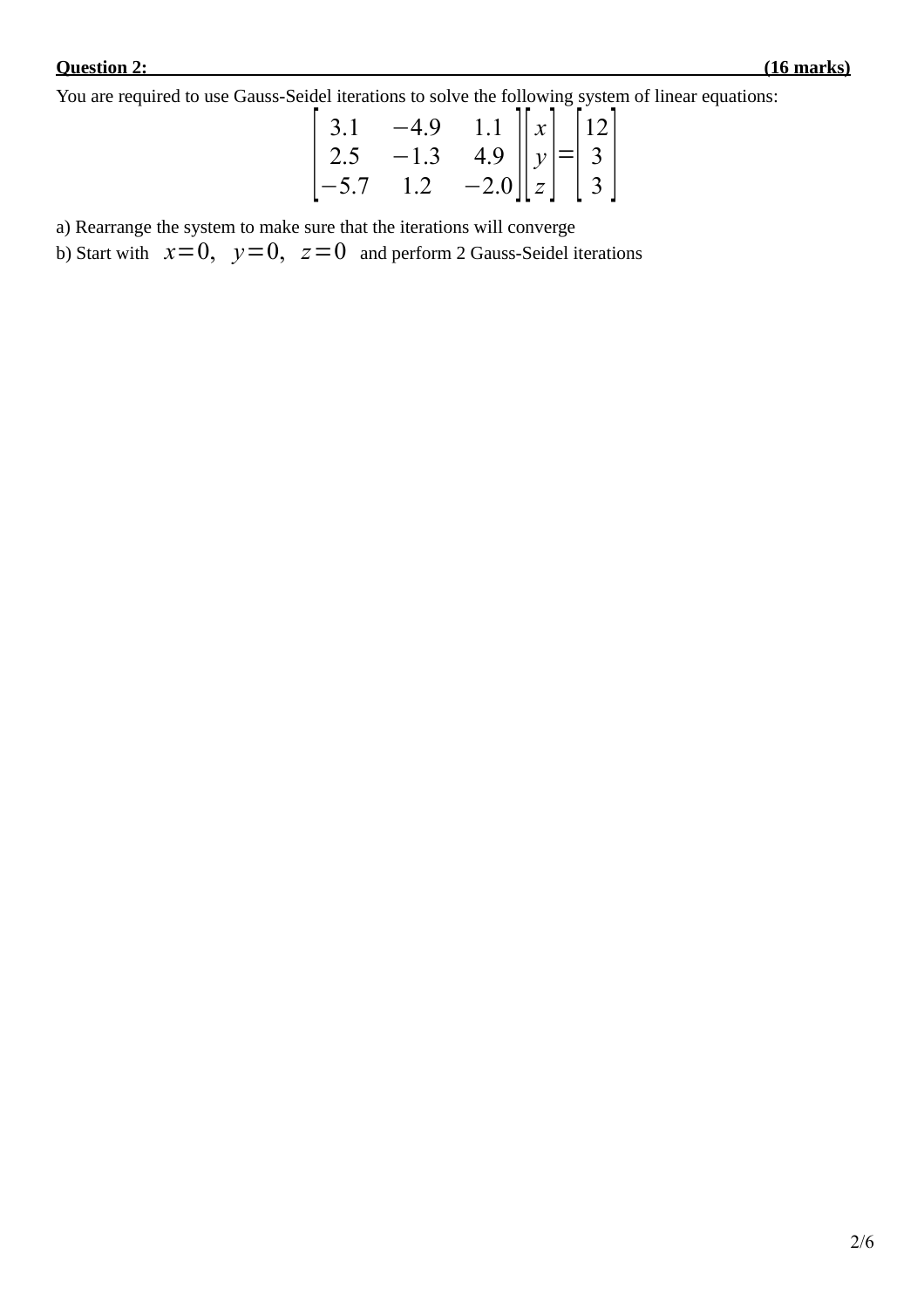## **Question 3: (15 marks)**

The distance of a car is recorded at different times. Use  $2<sup>nd</sup>$  order Lagrange interpolation to find the relation between the time and distance. <u>Write the resulting function in the form  $f(x)=a_0+a_1x+a_2x^2$ </u>

| $x:$ time is seconds                |     |  |
|-------------------------------------|-----|--|
| $ f(x) $ : distance in meter/second | 342 |  |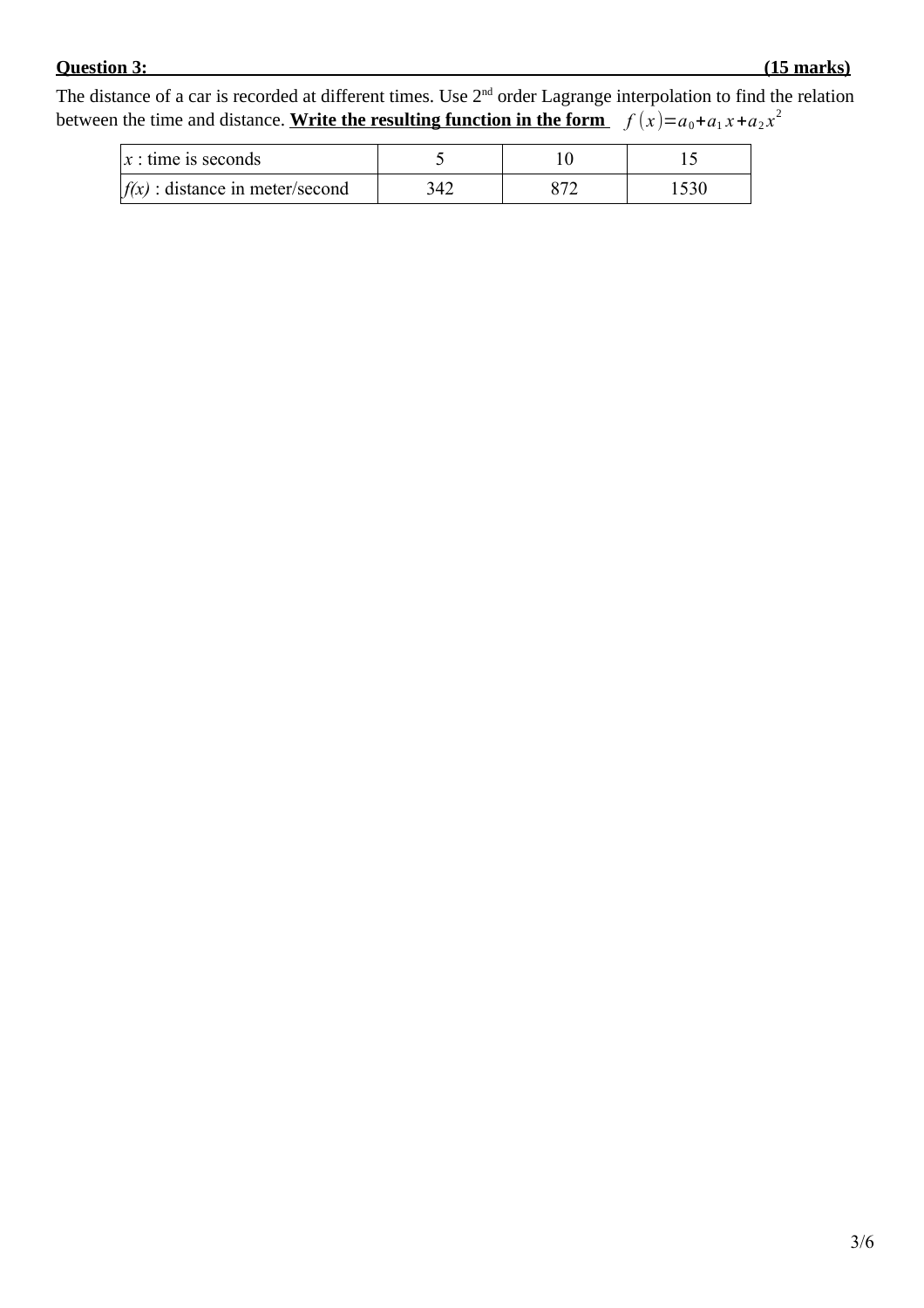## **Question 4: (10 marks)**

Given the following data, use linear regression to find the relation between x and y, then find SSE for that relation

| $\mathcal{X}$ | $\mathcal V$ |
|---------------|--------------|
| 1.0           | $-0.76$      |
| 1.5           | 0.55         |
| 2.0           | 1.83         |
| 2.5           | 3.00         |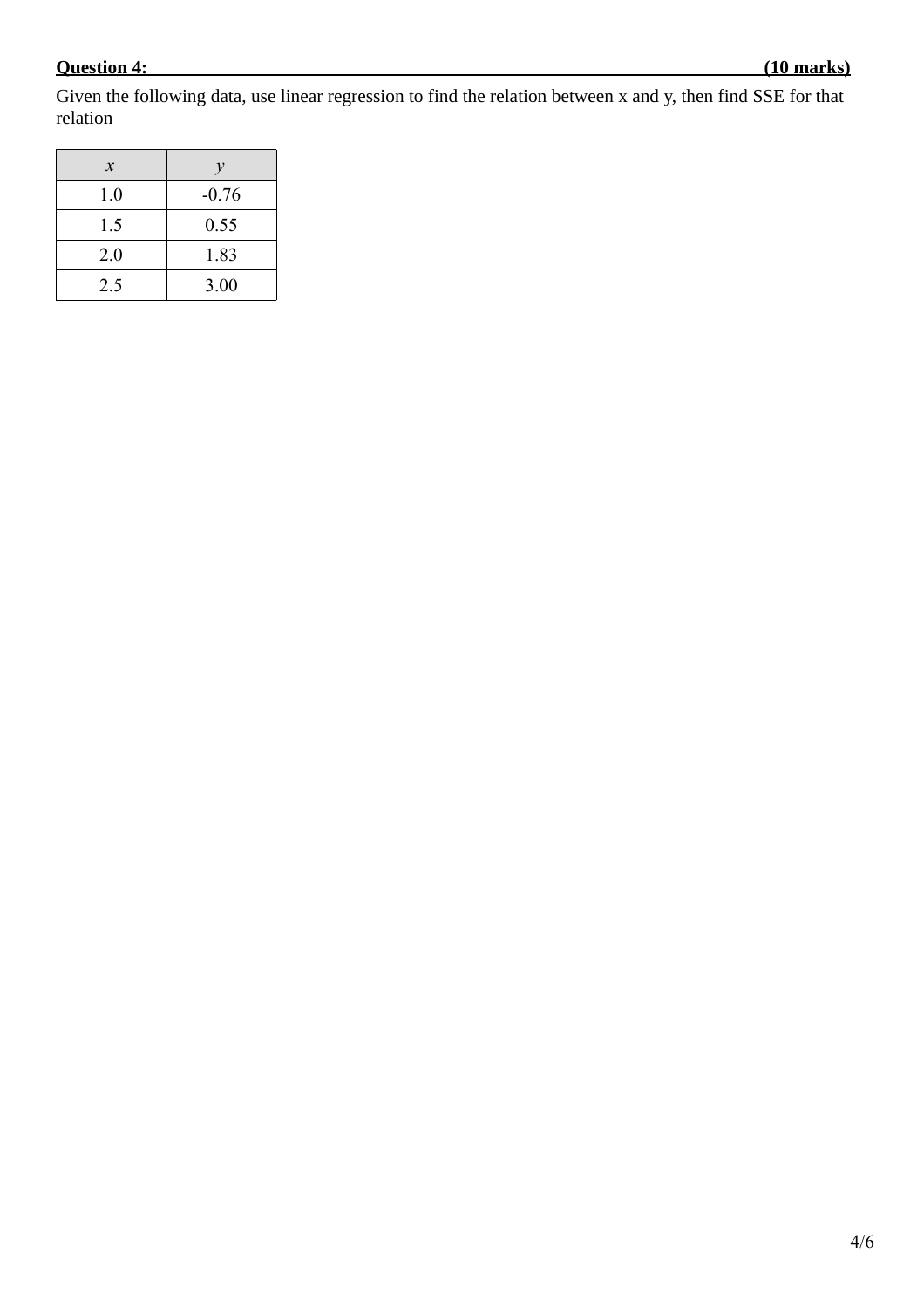Consider the following differential equation:

$$
y' = -2 y + 5 e^{-t} \qquad , \qquad y(2) = 1.5
$$

a) Approximate y at x = 2.6, using Euler method with a **step size of 0.2**

b) Approximate y at  $x = 2.6$ , using Heun's method with a **step size of 0.3** 

c) Which approximation is better, given that the true value is  $y(2.6)=0.619348$